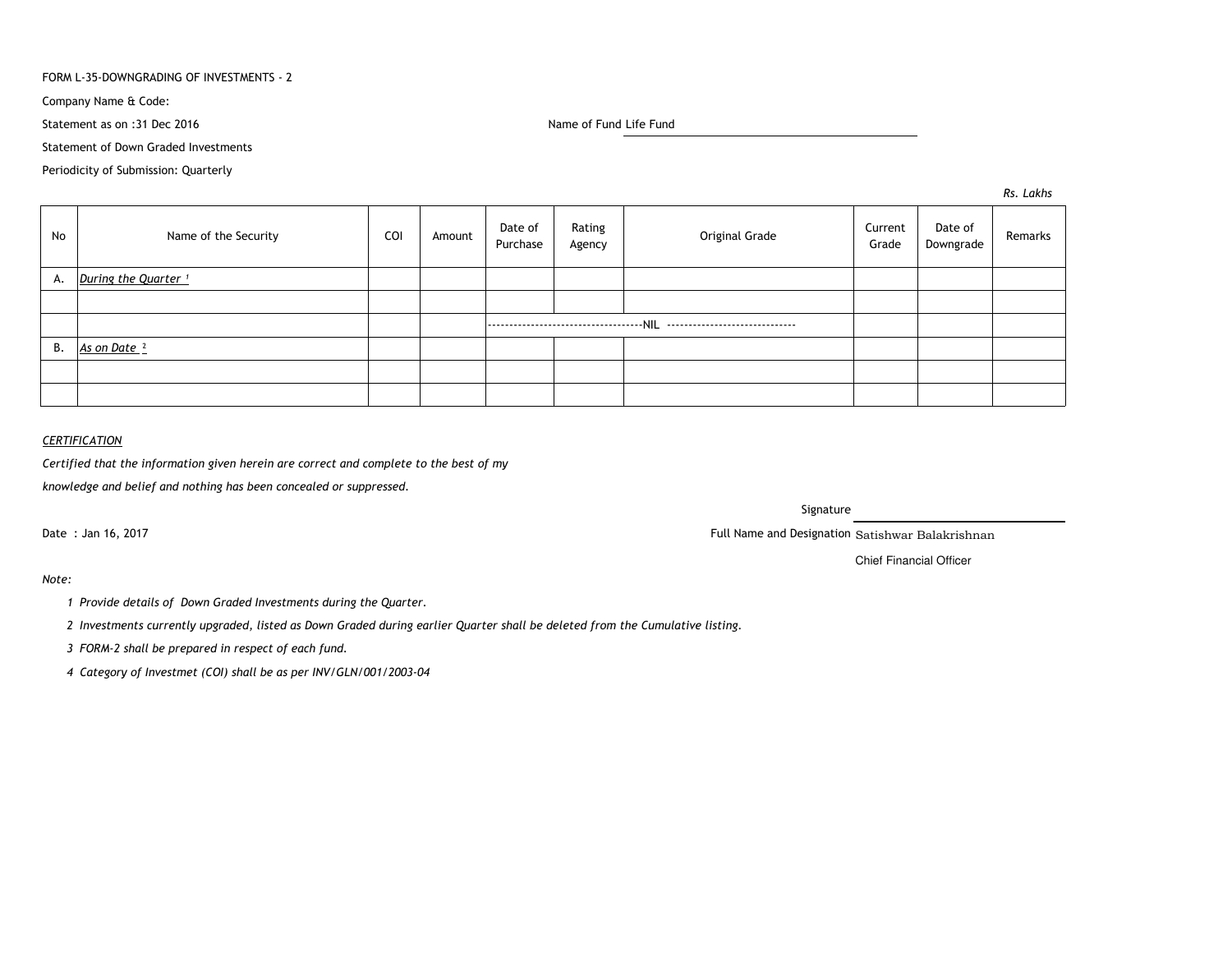#### FORM L-35-DOWNGRADING OF INVESTMENTS - 2

Company Name & Code:

Statement as on :31 Dec 2016

Name of Fund Unit Linked Fund

Statement of Down Graded Investments

Periodicity of Submission: Quarterly

*Rs. Lakhs*

| No | Name of the Security                            | <b>COI</b>  | Amount | Date of<br>Purchase        | Rating<br>Agency | Original Grade | Current<br>Grade | Date of<br>Downgrade | Remarks    |
|----|-------------------------------------------------|-------------|--------|----------------------------|------------------|----------------|------------------|----------------------|------------|
| А. | During the Quarter <sup>1</sup>                 |             |        |                            |                  |                |                  |                      |            |
|    |                                                 |             |        |                            |                  |                |                  |                      |            |
|    |                                                 |             |        |                            |                  |                |                  |                      |            |
|    |                                                 |             |        |                            |                  |                |                  |                      |            |
| В. | As on Date <sup>2</sup>                         |             |        |                            |                  |                |                  |                      |            |
|    | 19.55% HINDALCO INDUSTRIES LTD (MD: 25.04.2022) | <b>OLDB</b> |        | 1,558.21 10/07/2012 CRISIL |                  | AA             | AA-              | 03/08/2015           | <b>INA</b> |
|    | 29.55% HINDALCO INDUSTRIES LTD (MD: 27.06.2022) | <b>OLDB</b> |        | 1,315.38 04/10/2012 CRISIL |                  | <b>AA</b>      | AA-              | 03/08/2015           | <b>NA</b>  |
|    | 39.60 HINDALCO INDUSTRIES LTD MD: 02.08.2022    | <b>OLDB</b> |        | 526.13 12/09/2013 CRISIL   |                  | <b>AA</b>      | AA-              | 03/08/2015           | <b>NA</b>  |

## *CERTIFICATION*

*Certified that the information given herein are correct and complete to the best of my*

*knowledge and belief and nothing has been concealed or suppressed.*

Date : Jan 16, 2017

#### Signature

Full Name and Designation Satishwar Balakrishnan

Chief Financial Officer

# *Note:*

- *<sup>1</sup> Provide details of Down Graded Investments during the Quarter.*
- *<sup>2</sup> Investments currently upgraded, listed as Down Graded during earlier Quarter shall be deleted from the Cumulative listing.*
- *<sup>3</sup> FORM-2 shall be prepared in respect of each fund.*
- *<sup>4</sup> Category of Investmet (COI) shall be as per INV/GLN/001/2003-04*